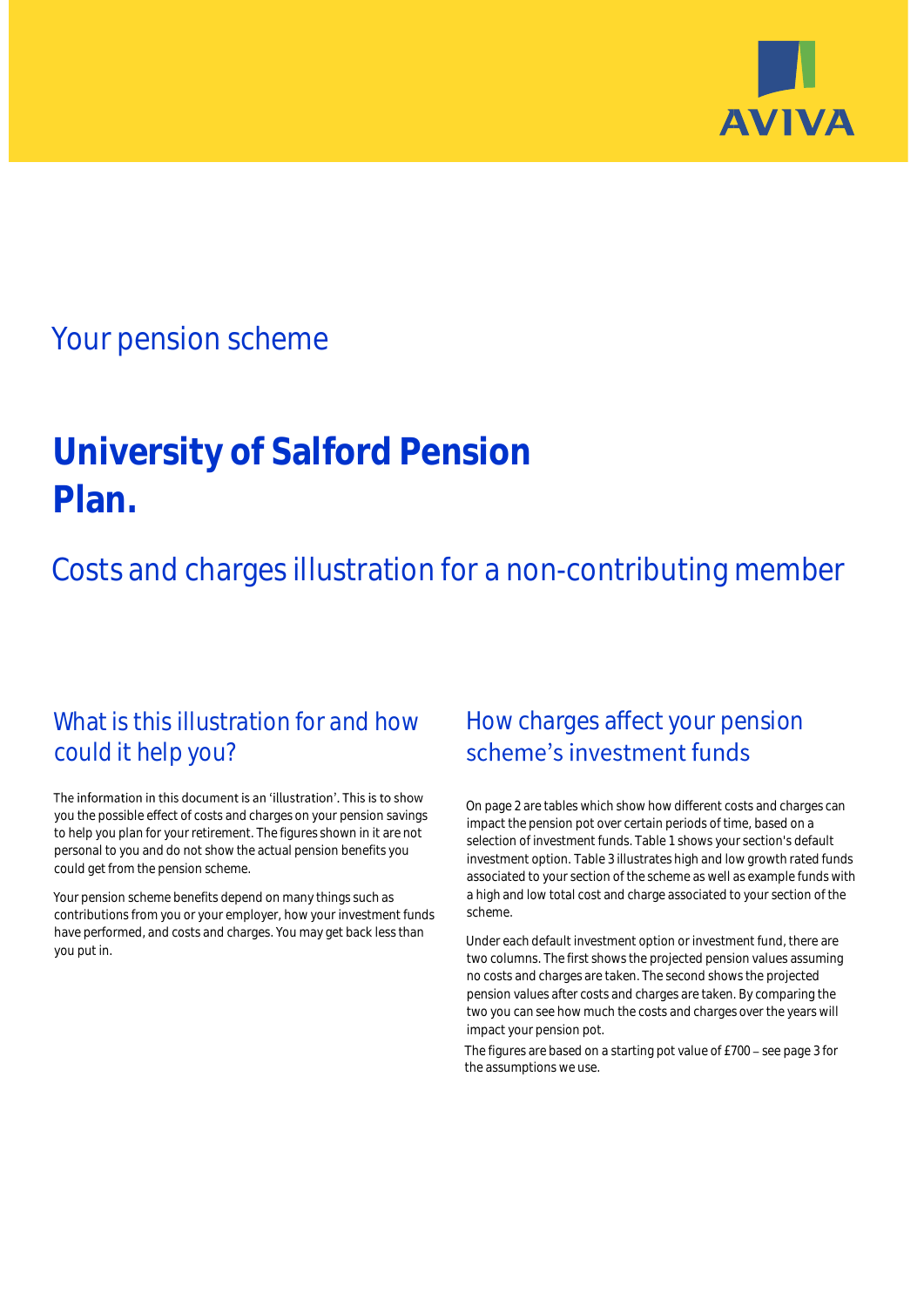### **Table 1**

| Illustration of effect of costs and charges on the Default Investment Option in<br><b>University of Salford Pension Plan.</b> |                                                                                               |                                    |  |  |  |  |  |  |  |
|-------------------------------------------------------------------------------------------------------------------------------|-----------------------------------------------------------------------------------------------|------------------------------------|--|--|--|--|--|--|--|
|                                                                                                                               | <b>My Future</b><br>Assumed growth rate 3.3% (p.a.)<br>Assumed costs and charges 0.86% (p.a.) |                                    |  |  |  |  |  |  |  |
|                                                                                                                               |                                                                                               |                                    |  |  |  |  |  |  |  |
|                                                                                                                               |                                                                                               |                                    |  |  |  |  |  |  |  |
| At end of year                                                                                                                | Projected value assuming no                                                                   | <b>Projected value after costs</b> |  |  |  |  |  |  |  |
|                                                                                                                               | costs and charges are taken                                                                   | and charges are taken              |  |  |  |  |  |  |  |
| $\mathbf{1}$                                                                                                                  | £708                                                                                          | £701                               |  |  |  |  |  |  |  |
| $\overline{2}$                                                                                                                | £715                                                                                          | £703                               |  |  |  |  |  |  |  |
| 3                                                                                                                             | £723                                                                                          | £704                               |  |  |  |  |  |  |  |
| 4                                                                                                                             | £731                                                                                          | £705                               |  |  |  |  |  |  |  |
| 5                                                                                                                             | £738                                                                                          | £707                               |  |  |  |  |  |  |  |
| 10                                                                                                                            | £779                                                                                          | £714                               |  |  |  |  |  |  |  |
| 15                                                                                                                            | £822                                                                                          | £720                               |  |  |  |  |  |  |  |
| 20                                                                                                                            | £867                                                                                          | £727                               |  |  |  |  |  |  |  |
| 25                                                                                                                            | £914                                                                                          | £734                               |  |  |  |  |  |  |  |
| 30                                                                                                                            | £964                                                                                          | £741                               |  |  |  |  |  |  |  |
| 35                                                                                                                            | £1,020                                                                                        | £749                               |  |  |  |  |  |  |  |
| 40                                                                                                                            | £1,060                                                                                        | £749                               |  |  |  |  |  |  |  |
| 45                                                                                                                            | £1,090                                                                                        | £735                               |  |  |  |  |  |  |  |
| 50                                                                                                                            | £1,090                                                                                        | £708                               |  |  |  |  |  |  |  |

### **Table 2**

| List of Funds included in the Default Investment Option |                       |                    |  |  |  |  |  |  |
|---------------------------------------------------------|-----------------------|--------------------|--|--|--|--|--|--|
| <b>Fund name</b>                                        | <b>Total Cost and</b> | <b>Growth Rate</b> |  |  |  |  |  |  |
|                                                         | Charge (p.a.)         | (p.a.)             |  |  |  |  |  |  |
| Av MyM My Future Growth                                 | 0.88%                 | 3.60%              |  |  |  |  |  |  |
| Av MyM My Future Consolidation                          | 0.83%                 | 2.40%              |  |  |  |  |  |  |
|                                                         |                       |                    |  |  |  |  |  |  |
|                                                         |                       |                    |  |  |  |  |  |  |
|                                                         |                       |                    |  |  |  |  |  |  |
|                                                         |                       |                    |  |  |  |  |  |  |
|                                                         |                       |                    |  |  |  |  |  |  |
|                                                         |                       |                    |  |  |  |  |  |  |
|                                                         |                       |                    |  |  |  |  |  |  |
|                                                         |                       |                    |  |  |  |  |  |  |

#### **Aviva Life & Pensions UK Limited.**

Registered in England No. 3253947. Registered office: Aviva, Wellington Row, York, YO90 1WR. Authorised by the Prudential Regulation Authority and regulated by the Financial Conduct Authority and the Prudential Regulation Authority. Firm Reference Number 185896. **aviva.co.uk** TEMP GFI NG071309 09/2018